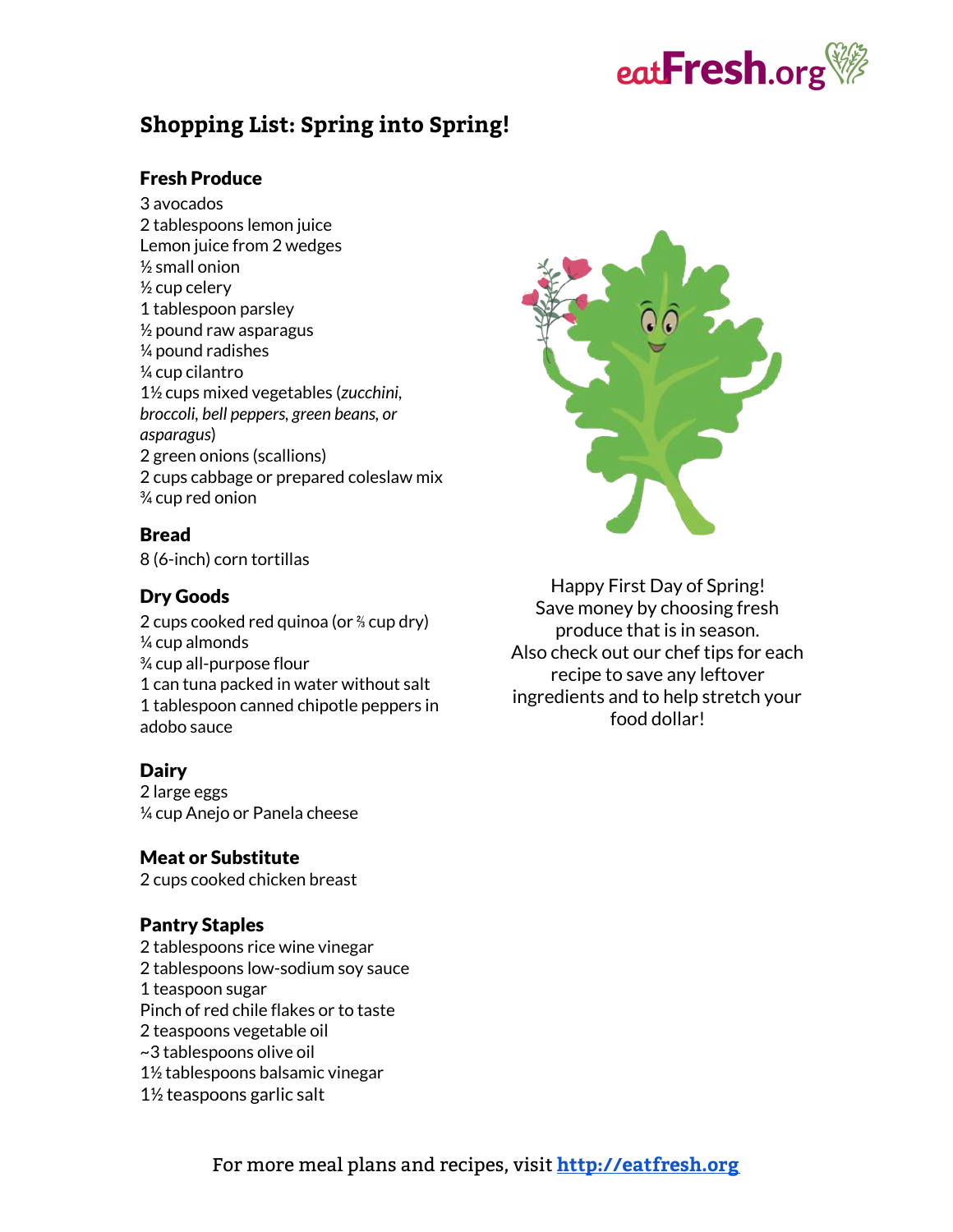

# **Vegetable Pancakes (inspired by Paejeon)**

*<sup>A</sup> popularsnack or appetizer, they can be made with any mix of your favorite vegetable[s.](http://eatfresh.org/recipe/dietary/vegetarian)*

Makes 4 servings. 2 pieces per serving. Ready in 35 minutes.

#### *Ingredients*

#### **Dipping Sauce**

 tablespoons rice wine vinegar tablespoons low-sodium soy sauce teaspoon sugar Pinch of red chile flakes or to taste teaspoons vegetable oil

#### **Pancakes**

2 large eggs  $\frac{1}{2}$  teaspoon salt ¾ cup all-purpose flour ½ cup ice water 1½ cups mixed vegetables (zucchini, broccoli, bell peppers, green beans, or asparagus), *chopped* 2 green onions (scallions), *cut into 1-inch pieces*

#### *Directions*

- **1.** In a small bowl, stir together all ingredients for the dipping sauce. Set aside.
- **2.** In a medium bowl, whisk eggs and salt until frothy. Add flour and ice water. Then, stir to make a thick batter. Gently stir in vegetables and green onions.
- **3.** In a small skillet, heat half the oil over medium heat. Spoon in half the batter to make a pancake, spreading the vegetables evenly. Cook until crisp and golden, 4 to 5 minutes per side. Repeat with remaining oil and batter.
- **4.** Cut pancakes into quarters. Arrange on a platter and serve with dipping sauce.

#### *Chef Tips*

● Use leftover any **vegetables** or **green onions** for **Asparagus and Red Quinoa Salad** (*page 3*)

Nutrition information per serving: Calories 164, Total Fat 5g, Saturated Fat 1g, Carbohydrate 22g, Dietary Fiber 7.3g, Protein 7.3g, Trans Fat 0g, Cholesterol 0mg, Sodium 465mg

*Recipe Source: Leah's Pantry*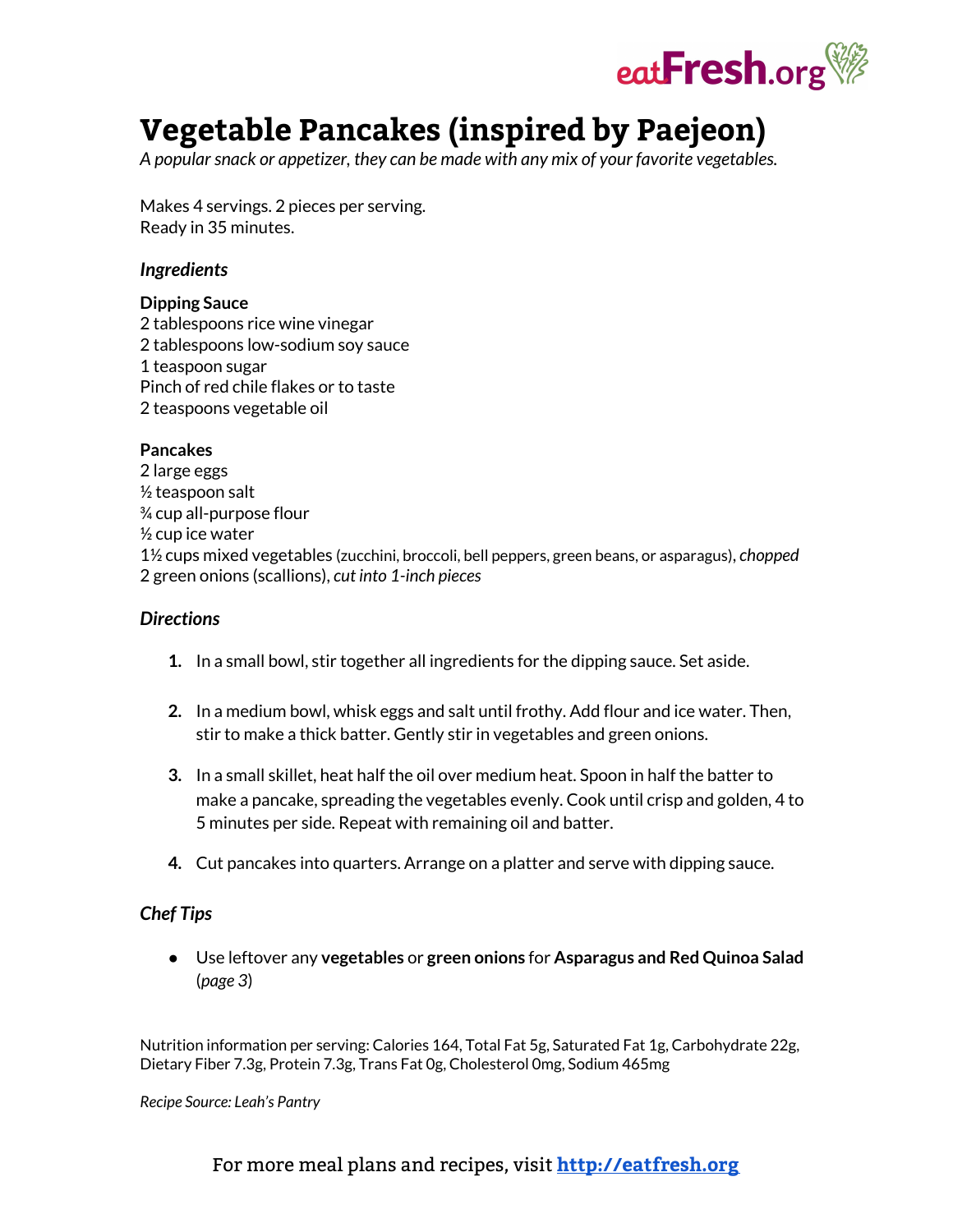

## **Asparagus and Red Quinoa Salad**

*Celebrate asparagusseason with this crisp, flavorful recipe!*

Makes 3 servings. 1 cup per serving. Ready in 10 minutes.

#### *Ingredients*

2 cups red quinoa, *cooked* 2 tablespoons olive oil 2 tablespoons lemon juice ½ pound raw asparagus,*sliced* ¼ pound radishes,*sliced* ¼ cup cilantro, *roughly chopped* ¼ cup almonds 1 teaspoon salt ½ teaspoon pepper

#### *Directions*

- **1.** Toss cooked quinoa with olive oil, lemon juice, asparagus, radishes, cilantro and almonds.
- **2.** Season with salt and pepper.

#### *Chef Tips*

- Measure out <sup>%</sup> cup of dry quinoa to yield 2 cups of cooked quinoa.
- Use leftover **asparagus** for making **Vegetable Pancakes** *(page 2)*
- Use extra **cilantro** to serve with **Yucatan Chicken Tacos** *(page 4)*

Nutrition information per serving: Calories 355, Total Fat 13g, Saturated Fat 1.5g, Carbohydrate 48g, Dietary Fiber 7g, Protein 12g, Trans Fat 0g, Cholesterol 0mg, Sodium 488mg

*Recipe Source: Leah's Pantry*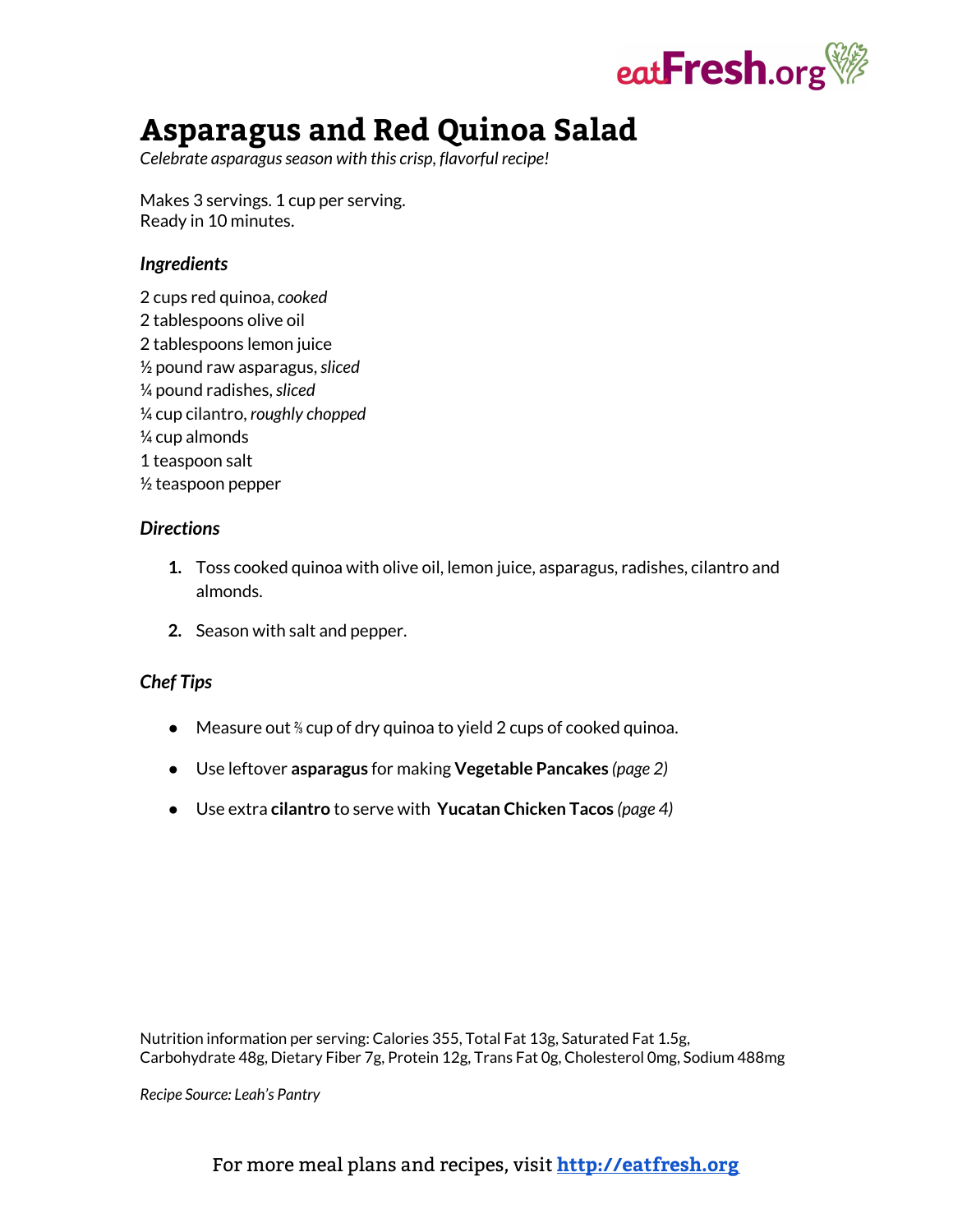

### **Healthy Tuna Salad**

*Thisrecipe uses avocado halvesin place of bread for a nourishing tuna salad.*

Makes 4 servings. 1 cup per serving. Ready in 10 minutes.

#### *Ingredients*

2 avocados, *halved and pit removed* 1 can tuna packed in water without salt Lemon juice from 2 wedges 2 teaspoons olive oil ½ small onion, *diced* ½ cup celery, *thinly sliced* 1 tablespoon parsley, *chopped* Salt and pepper

#### *Directions*

- **1.** Open can of tuna, drain it, and place in a bowl.
- **2.** Stir in lemon juice and olive oil. Add onion, celery and parsley. Salt and pepper to taste.
- **3.** Spoon tuna salad filling into the avocado and serve.

#### *Chef Tips*

- Juice from extra **lemon wedges** can be used for making **Asparagus and Quinoa Salad** (*page 3*)
- **•** Use leftover avocado and lemon wedges to serve with Yucatan Chicken Tacos *(page 5)*
- Remaining parsley can be used to garnish **Vegetable Pancakes** *(page 2)* or mixed into your **Asparagus and Quinoa Salad** (*page 3*)

Nutrition information per serving: Calories 251, Total Fat 18g, Saturated Fat 3g, Carbohydrate 13g, Dietary Fiber 8.5g, Protein 13g, Trans Fat 0g, Cholesterol 0mg, Sodium 187mg

*Recipe Source: SuperFood Drive*